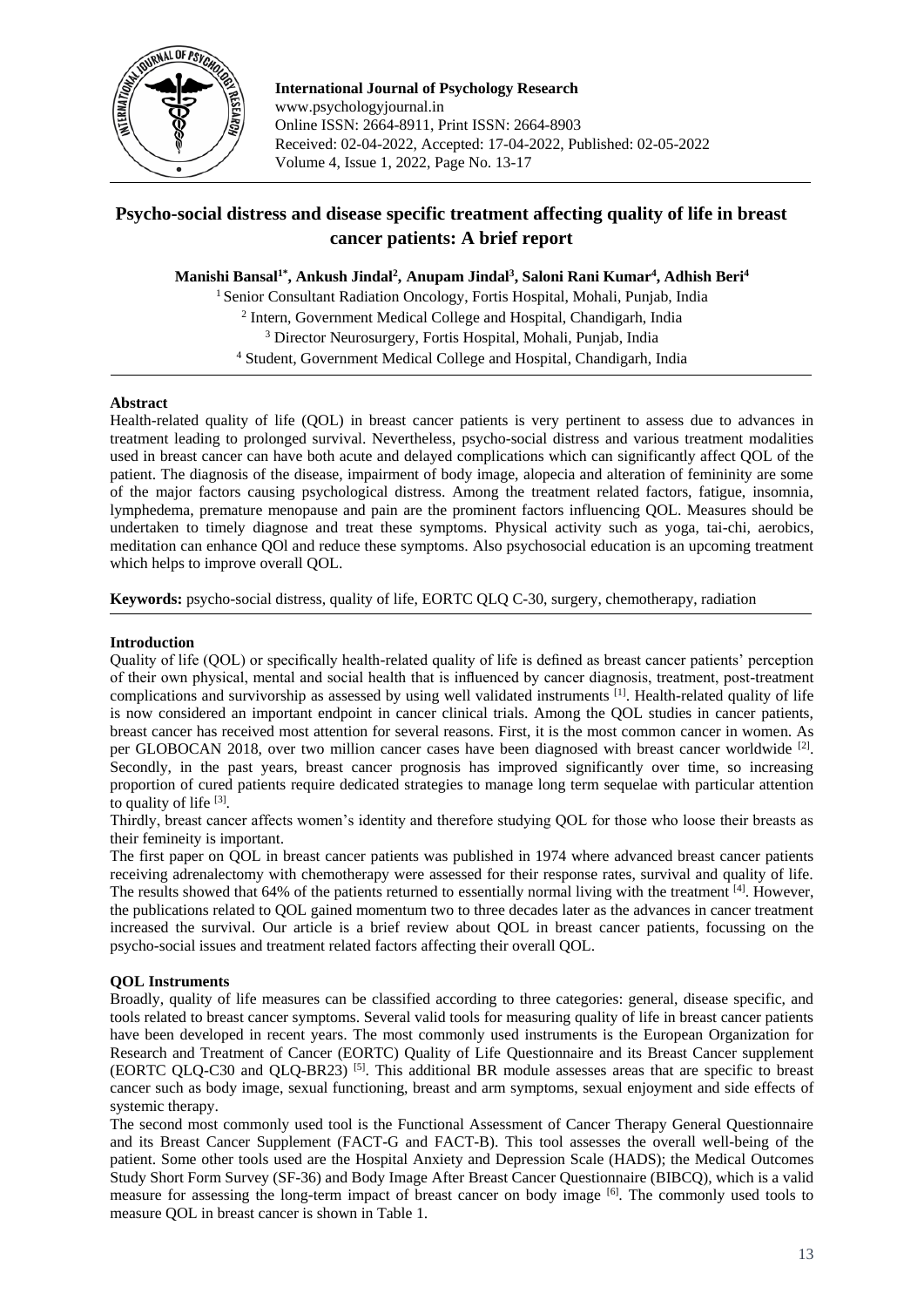| Disease specific<br><b>General</b> |                                                 | <b>Symptom related</b>                                                                  |  |
|------------------------------------|-------------------------------------------------|-----------------------------------------------------------------------------------------|--|
| Medical outcomes                   | European Organization for Research and          | European Organization for Research and                                                  |  |
| study Short form                   |                                                 | Treatment of Cancer Core quality of Life   Treatment of Cancer Breast Cancer Quality of |  |
| health survey (SF-36)              | questionnaire (EORTC QLQ-C30)                   | Life Questionnaire (EORTC QLQ-BR23)                                                     |  |
| Sickness impact                    | <b>Functional Assessment of Chronic Illness</b> | <b>Functional Assessment of Chronic Illness</b>                                         |  |
| profile $(SIP)$                    | Therapy General Questionnaire (FACT-G)          | Therapy-Breast (FACT_B)                                                                 |  |
| Spitzer Quality of life            |                                                 | <b>Breast Cancer Chemotherapy</b>                                                       |  |
| index (QLI)                        | Functional Living Index-Cancer(FLI-C)           | Questionnaire(BCQ)                                                                      |  |

**Table 1:** Commonly used Instruments to measure QOL in breast cancer

## **Psycho-social distress**

Psycho-social distress is seen very commonly in women with breast cancer. The diagnosis of the disease, impairment of body image, alopecia, alteration of femininity, sexuality and attractiveness are factors that can cause unexpected psychological distress even years after diagnosis and treatment [7]. It leads to depression, anxiety, and overall decline in QOL especially emotional functioning, social functioning and mental health. In some cases, overall survival is also affected and timely treatment of depression is helpful. However, it has been seen that older patients have more acceptance towards cancer diagnosis although they might have more comorbidities as compared to younger ones <sup>[8]</sup>. Sexual functioning is also an important issue, especially in younger patients which can lead to psychosocial distress. About 60% of women usually report disruption in their sexual quality of life which is related to diagnosis at younger age, treatment with chemotherapy, emotional distress and psychosocial issues [9]. Premenopausal patients scored significantly higher in sexual enjoyment as compared to postmenopausal patients in a study by Imran *et al* from Saudi Arabia [10]. It is important that younger survivors may need interventions that specifically target their needs related to relationships, sexual functioning and body image.

## **Treatment related**

Patients with breast cancer have to undergo a combination of treatment modalities like surgery, chemotherapy, radiation therapy and hormonal therapy [Table2]. Side effects of each modality can vary and can influence the QOL of the patient**.** Fatigue (as measured by the EORTC QLQ-C30 fatigue subscale) was the most significant factor influencing quality of life and independently predicted longer recurrence-free survival in a recent study of 1,588 breast cancer patients [11] .

| <b>Psycho-social factors</b>              | <b>Treatment related</b>                                               |  |  |
|-------------------------------------------|------------------------------------------------------------------------|--|--|
| Diagnosis of cancer                       | Chemotherapy induced side effects-fatigue, pain, alopecia              |  |  |
| Impaired body image                       | Surgical-lymphedema of arm                                             |  |  |
| alopecia                                  | Hormonal therapy side effects-hot flushes, vaginal dryness, arthralgia |  |  |
| Alteration of feminity and attractiveness | Radiation related dermatitis, pneumonitis, cardiotoxicity              |  |  |
| Impaired sexual functioning               | Associated co-morbid conditions, poor economic status                  |  |  |

Table 2: Factors affecting QOL in breast cancer patients

# **1. Surgery**

Quality of life in breast cancer depends significantly on the type of surgery. Patients can have arm lymphedema, pain, insomnia and disfigurement of body image due to surgery. The results of a 5-year prospective study indicated that patients undergoing total mastectomy had a significantly worse body image, role and sexual functioning, and their lives were more disrupted as compared to patients who underwent breast preservation surgery <sup>[12]</sup>. However, both short-term and long-term distress levels may depend on patient's age and type of adjuvant treatment given. The negative impact of breast cancer and its treatment was greater for younger women regardless of treatment type [8]. Patients receiving either immediate vs delayed breast reconstruction experienced similar satisfaction and OOL after reconstruction  $^{[13]}$ . Furthermore, women with breast reconstruction had better health related QOL, significantly better mental health, less stress and anxiety levels. On the contrary, women without breast reconstruction had higher level of loneliness, which was found to be correlated with poor QOL and higher levels of anxiety [14].

## **2. Chemotherapy**

Almost all patients of breast cancer require chemotherapy and/targeted therapy. Chemotherapy can have acute detrimental effects on many physical and psycho-social aspects of health related QOL. In the present scenario, longer and more aggressive therapies can cause more severe and persistent effects [15, 16]. This is the reason why out of all treatments in breast cancer, maximum number of QOL studies are done on patients receiving chemotherapy. Nevertheless, most aspects of QOL recover rapidly after the end of chemotherapy without longterm effects in the majority of patients. The review of 57 studies on 75 determinants of health-related QOl in Asian patients with breast cancer indicated that associated co-morbidities, extent of social support, and current income level were strong predictors of quality of life <sup>[17]</sup>. To improve clinical outcomes, an international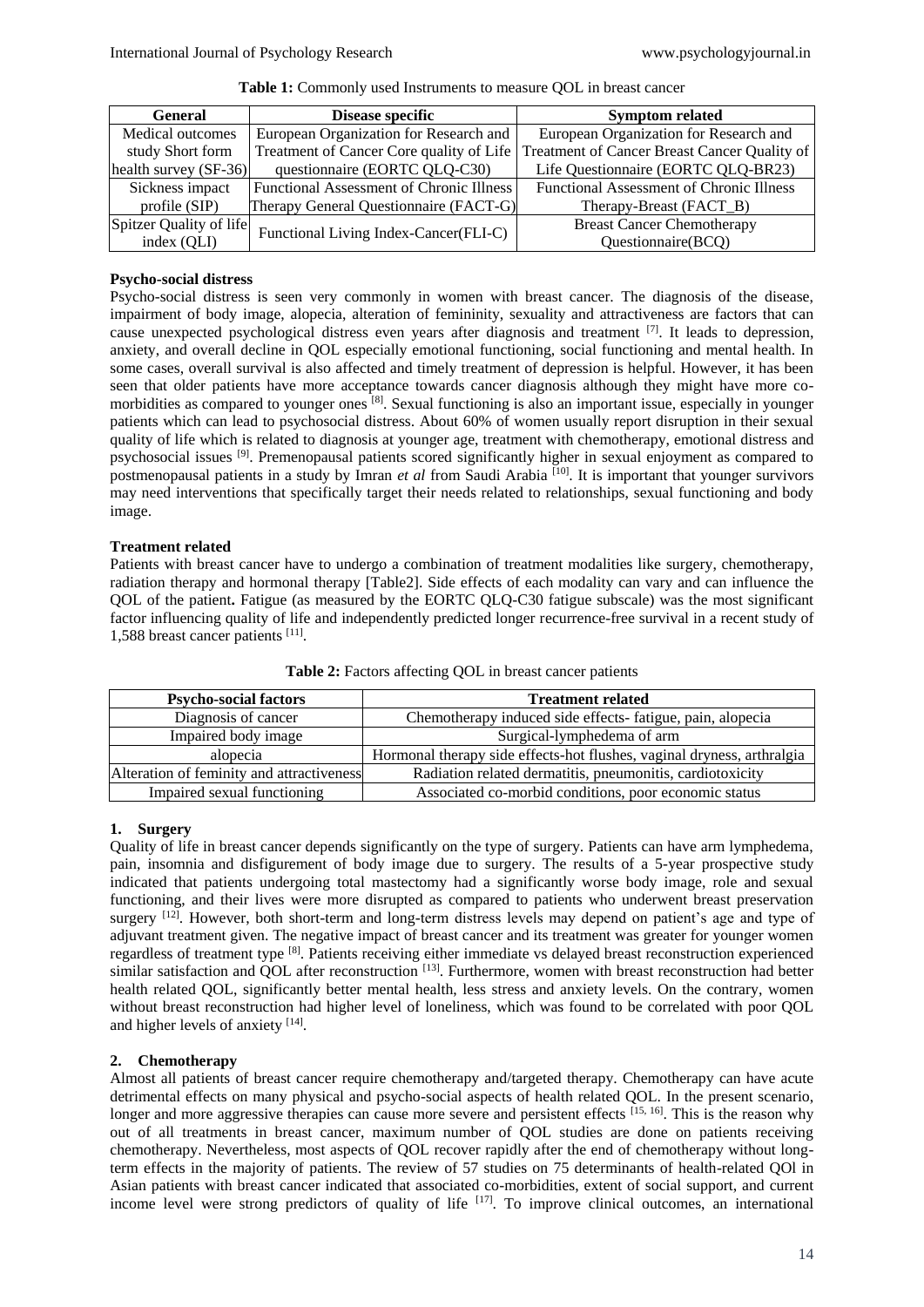randomized controlled trial compared dose-intensive chemotherapy with standard systemic chemotherapy in patients with locally advanced breast cancer showed that a dose-intensive regimen only has a temporary effect on health-related quality of life, thus enabling more research on intensive treatment for patients with locally advanced breast cancer, as it might also offer a survival benefit [18].

#### **3. Hormonal therapy**

Breast cancer patients may require long term endocrine therapies, upto 5 year or 10 years, and their QOL may be affected due to long term sude effects of hormonal therapy. Recent studies focusing on adjuvant hormonal therapies and QOL in postmenopausal breast cancer patients reported that overall QOL was improved in patients receiving hormonal therapy <sup>[19]</sup>. Adverse events such as hot flushes were the most common, other side effects were vaginal dryness and discharge, dyspareunia, and arthralgia which vary in prevalence with the hormonal therapy. A trial comparing tamoxifen with exemestane showed that quality of life did not change significantly in either groups, but there were improvements in endocrine-related symptoms [20]. Finally, it has been recommended that currently in assessing QOL in breast cancer patients receiving systemic therapies priorities should be given to cognitive functioning, menopausal symptoms, body image and long-term effects of new therapies that might cause musculoskeletal and neurological side-effects [21].

#### **4. Radiation**

Radiation therapy is an important and validated modality for the management of breast cancer patients in all clinical stages. However, only a few studies have studied impact of QOL in breast cancer patients receiving radiation. In a systematic review of 182 trials by Marta *et al*, it was interpreted that improved local outcomes with radiation can have positive effect on overall quality of life <sup>[22]</sup>. However, severe radiation related toxicities are relatively infrequent nowadays due to improvements in radiation planning and delivery methods. Long-term complications such as pneumonitis, cardiotoxicity and radiation-induced second malignancy can happen many years after radiation, therefore longer follow up is required to derive any significant conclusion.

#### **Measures to improve QOL**

Many interventions have been tried in breast cancer patients to improve their QOL with positive results [Table 3]. First of all, physical activity can enhance QOl and reduce symptoms related to breast, arm and menopause. This was shown in a meta-analysis consisting of 5544 patients where exercise interventions such as aerobic, Tai Chi, yoga, stretch training, and resistance training in survivors had statistically significant effects on overall QOL and breast and arm symptoms [23]. Along with this, various other complimentary and alternative medicine therapies like dietary changes, mind-body techniques yoga and spiritual therapy can also improve OOI  $[24]$ . These therapies act on mind and body to reduce anxiety, depression, fear of recurrence, insomnia and fatigue. Psychosocial education is an upcoming treatment which helps the patient to fight against symptoms and improves emotional well-being among cancer patients [25]. In recent years, judicious use of newer treatment strategies in radiation planning, targeted chemotherapy and breast preservation surgery is very important to restore QOL of the patient.

|                | Implementation of physical activity-yoga, tai-chi, aerobics |
|----------------|-------------------------------------------------------------|
| 2              | Mind -body techniques- meditation, spirituality             |
| 3              | Dietary changes                                             |
| $\overline{4}$ | Psycho-social education to overcome fear and anxiety        |
|                | More advanced radiation treatment planning                  |
| 6              | Use of targeted therapies to decrease side effects          |
| $\mathbf{r}$   | Oncoplastic breast surgery                                  |
| 8              | Treatment of lymphedema                                     |
| 9              | Sexual counselling of partner also                          |
| 10             | Cognitive behavioral therapy                                |

| Table 3: Measures to improve QOL in breast cancer patients |  |  |  |
|------------------------------------------------------------|--|--|--|
|------------------------------------------------------------|--|--|--|

#### **Conclusions**

Over the past 10 years, much clinical effort has been expanded in the treatment of breast cancer in order to improve survival. Simultaneously, overall QOL in terms of global health status in breast cancer patients has also improved due to effective treatments and psychosocial counselling. However management of symptoms such as fatigue, pain, lymphedema, alopecia and sexual functioning in younger patients deserve further considerations. Long term sequalae of treatment and its related QOL need further attention in view of improved survival rates.

#### **Funding**

Nil

#### **Conflict of interest** Nil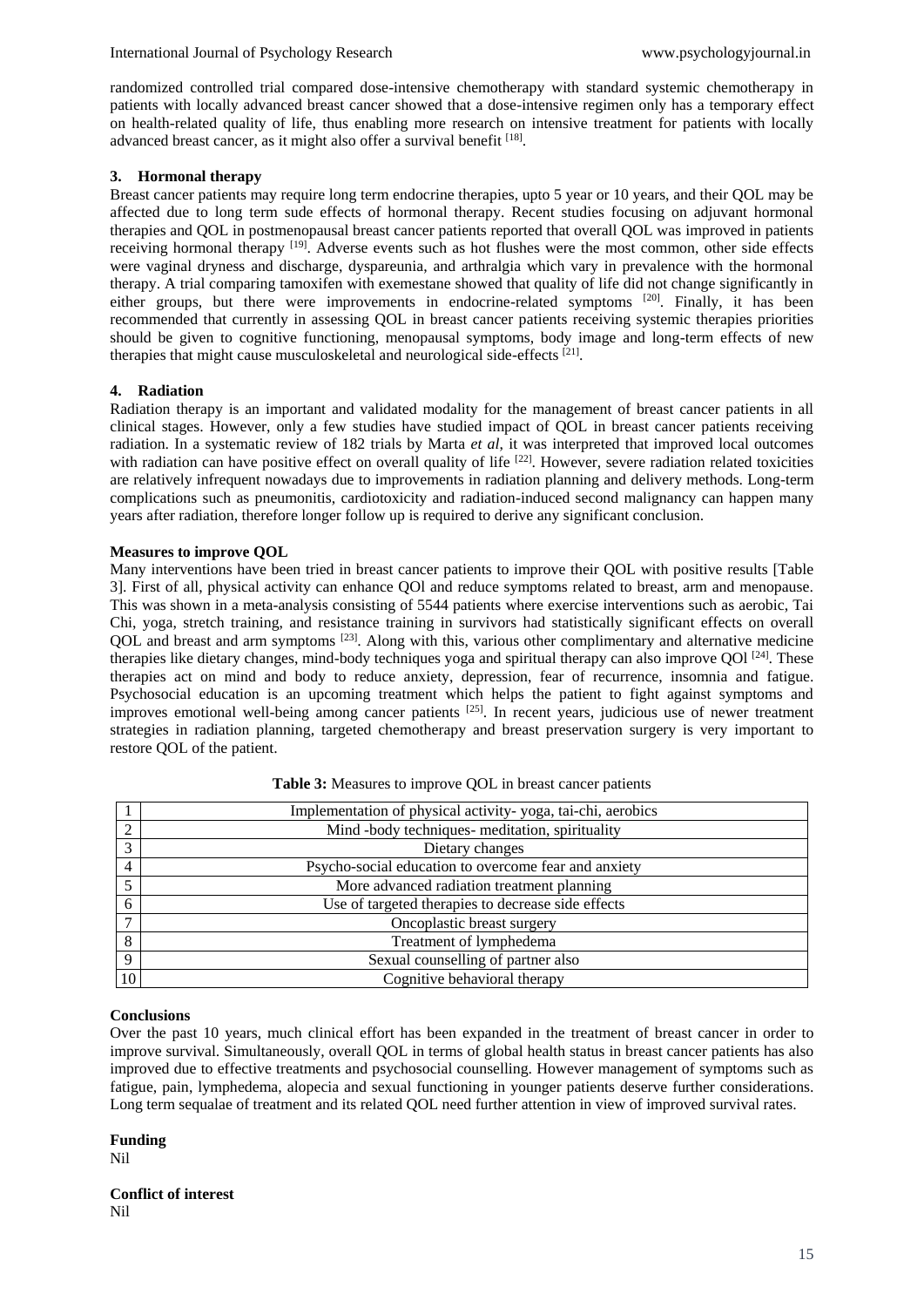#### **References**

- 1. Mokhatri‐Hesari, Montazeri. Health‐related quality of life in breast cancer patients: review of reviews from 2008 to 2018. Health Qual Life Outcomes,2020:18:338. https://doi.org/10.1186/s12955‐020‐01591‐x
- 2. Bray F, Ferlay J, Soerjomataram I, *et al*. Global cancer statistics 2018: GLOBOCAN estimates of incidence and mortality worldwide for 36 cancers in 185 countries. CA Cancer J Clin,2018:68(6):394-424.
- 3. Nardin S, Mora E, Varughese FM, D'Avanzo F, Vachanaram AR, Rossi V, *et al*. Breast Cancer Survivorship, Quality of Life, and Late Toxicities. Front. Oncol,2020:10:864. doi:10.3389/fonc.2020.00864
- 4. Moore FD, van de Vanter SB, Boyden CM, Lokich J, Wilson RE. Adrenalectomy with chemotherapy in the treatment of advanced breast cancer: objective and subjective response rates; duration and quality of life. Surgery,1974:76:376-390.
- 5. Oliveira IS, da Cunha Menezes Costa L, Fagundes FR, Cabral CM. Evaluation of cross‐cultural adaptation and measurement properties of breast cancer-specific quality-of-life questionnaires: a systematic review. Qual Life Res,2015:24(5):1179-95.
- 6. Ghislain I, Zikos E, Coens C, Quinten C, Balta V, Tryfonidis K, *et al*. Health‐ related quality of life in locally advanced and metastatic breast cancer: methodological and clinical issues in randomised controlled trials. Lancet Oncol,2016:17(7):e294-304.
- 7. Reich M, Lesur A, Perdrizet‐Chevallier C. Depression, quality of life and breast cancer: a review of the literature. Breast Cancer Res Treat,2008:110(1):9-17.
- 8. Ballinger RS, Fallowfield LJ. Quality of life and patient-reported out-comes in the older breast cancer patient. Clin Oncol (R Coll Radioll,2009:21(2):140-55.
- 9. Malinovszky KM, Gould A, Foster E, Cameron D, Humphreys A, Crown J *et al.* Anglo Celtic Co-operative Oncology Group. Quality of life and sexual function after high-dose or conventional chemotherapy for highrisk breast cancer. Br J Cancer,2006:95(12):1626-31. doi: 10.1038/sj.bjc.6603454.
- 10. Imran M, Al-Wassia R, Alkhayyat SS, Baig M, Al-Saati BA. Assessment of quality of life (QoL) in breast cancer patients by using EORTC QLQ-C30 and BR-23 questionnaires: A tertiary care center survey in the western region of Saudi Arabia. PLoS On,2019:10:14(7):e0219093. doi: 10.1371/journal.pone.0219093.
- 11. Groenvold M, Petersen MA, Idler E, Bjorner JB, Fayers PM, Mouridsen HT. Psychological distress and fatigue predicted recurrence and survival in primary breast cancer patients. Breast Cancer Res Treat,2007:105(2):209-19. doi:10.1007/s10549-006-9447-x.
- 12. Razdan SN, Patel V, Jewell S, McCarthy CM. Quality of life among patients after bilateral prophylactic mastectomy: a systematic review of patient- reported outcomes. Qual Life Res,2016:25(6):1409-21.
- 13. Platt J, Zhong T. Patient-centered breast reconstruction based on health-related quality-of-life evidence. Clin Plast Surg,2018:45(1):137-43.
- 14. Fanakidou I, Zyga S, Alikari V, Tsironi M, Stathoulis J, Theofilou P. Mental health, loneliness, and illness perception outcomes in quality of life among young breast cancer patients after mastectomy: the role of breast reconstruction. Qual Life Res,2018:27(2):539-543. doi: 10.1007/s11136-017-1735-x
- 15. Lemieux J, Maunsell E, Provencher L. Chemotherapy‐induced alopecia and effects on quality of life among women with breast cancer: a literature review. Psychooncology,2008:17(4):317-28.
- 16. Carmona-Bayonas A, Calderón C, Hernández R, Fernández Montes A, Castelo B *et al*. Prediction of quality of life in early breast cancer upon completion of adjuvant chemotherapy. NPJ Breast Cancer,2021:1:7(1):92. doi: 10.1038/s41523-021-00296-8.
- 17. Ho PJ, Gernaat SAM, Hartman M, *et al*. Health- related quality of life in Asian patients with breast cancer: a systematic review. BMJ Open,2018**:**8:e020512. doi:10.1136/ bmjopen-2017-020512
- 18. Bottomley A, Therasse P, Piccart M, Efficace F, Coens C, Gotay C *et al*. European Organisation for Research and Treatment of Cancer Breast Cancer Group; National Cancer Institute of Canada; Swiss Group for Clinical Cancer Research. Health-related quality of life in survivors of locally advanced breast cancer: an international randomised controlled phase III trial. Lancet Oncol,2005:6(5):287-94. doi: 10.1016/S1470- 2045(05)70100-5.
- 19. Cella D, Fallowfield LJ. Recognition and management of treatment‐ related side effects for breast cancer patients receiving adjuvant endocrine therapy. Breast Cancer Res Treat,2008:107(2):167-80.
- 20. Fallowfield LJ, Bliss JM, Porter LS, Price MH, Snowdon CF, Jones SE *et al.* Quality of life in the intergroup exemestane study: a randomized trial of exemestane versus continued tamoxifen after 2 to 3 years of tamoxifen in postmenopausal women with primary breast cancer. J Clin Oncol,2006:20:24(6):910- 7. doi: 10.1200/JCO.2005.03.3654.
- 21. Grimison PS, Stockler MR. Quality of life and adjuvant systemic therapy for early-stage breast cancer. Expert Rev Anticancer Ther,2007:7(8):1123-34. doi: 10.1586/14737140.7.8.1123.
- 22. Marta GN, Moraes FY, Leite ET, Chow E, Cella D, Bottomley A. A critical evaluation of quality of life in clinical trials of breast cancer patients treated with radiation therapy. Ann Palliat Med,2017:6(2):S223-32.
- 23. Zeng Y, Huang M, Cheng AS, Zhou Y, So WK. Meta‐analysis of the effects of exercise intervention on quality of life in breast cancer survivors. Evid Based Complement Altern Med,2014:21(3):262-74.
- 24. Leggett S, Koczwara B, Miller M. The impact of complementary and alter‐ native medicines on cancer symptoms, treatment side effects, quality of life, and survival in women with breast cancer-a systematic review. Nutr Cancer,2015:67(3):373-91.